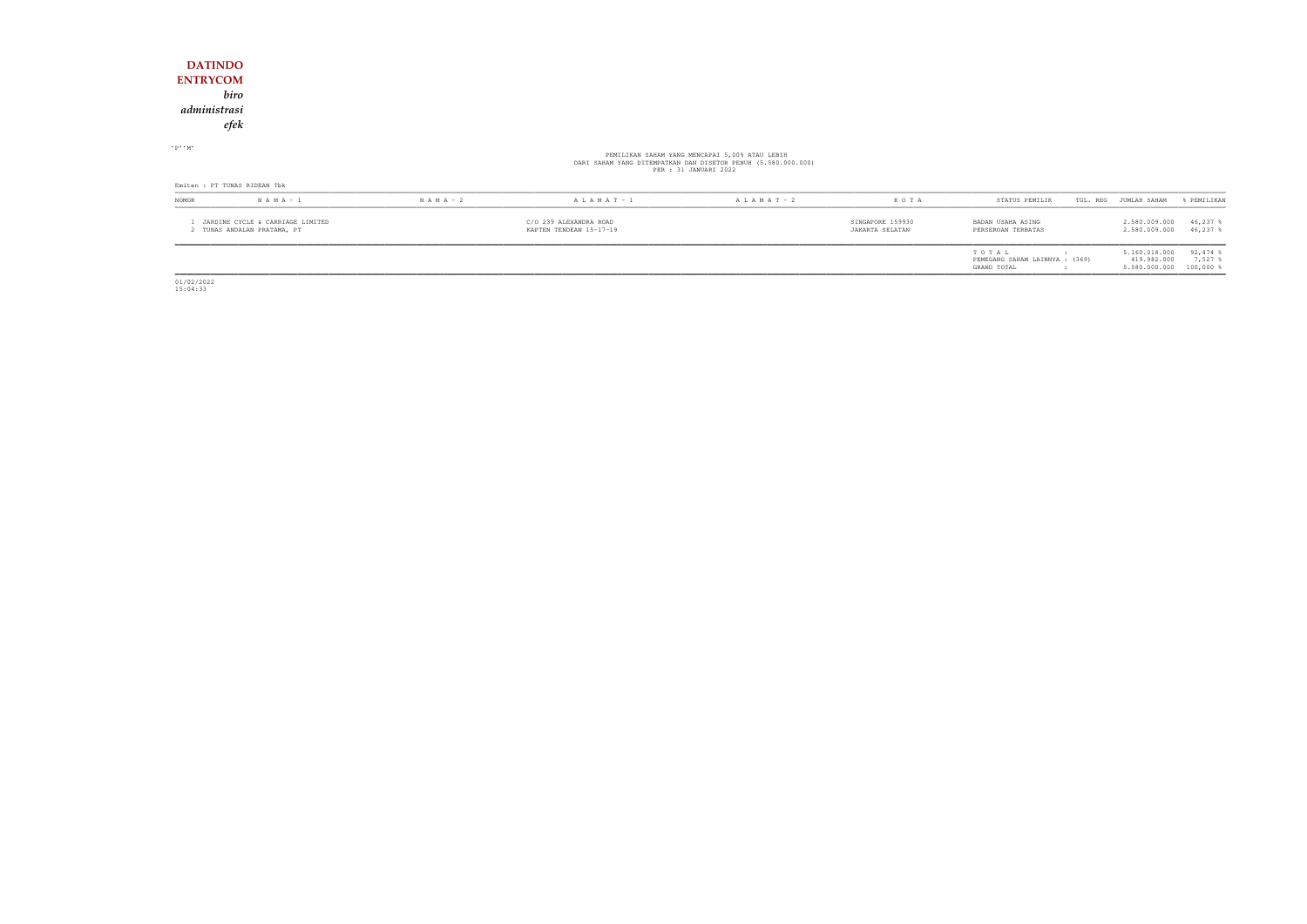*efek*

 $\cdot$  P $\cdot$  2

# DAFTAR KOMPOSISI PEMILIKAN SAHAM<br>DARI SAHAM YANG DITEMPATKAN DAN DISETOR PENUH (5.580.000.000)<br>PER : 31 JANUARI 2022

|     |                                            | PEMILIKAN DALAM STANDAR<br>---------- SATUAN PERDAGANGAN<br>----------- |                              |                     | -----------  | PEMILIKAN TIDAK DALAM STANDAR<br>SATUAN PERDAGANGAN |                    | ---------------- T O T A L --------------- |                              |                     |  |
|-----|--------------------------------------------|-------------------------------------------------------------------------|------------------------------|---------------------|--------------|-----------------------------------------------------|--------------------|--------------------------------------------|------------------------------|---------------------|--|
| NO. | STATUS PEMILIK                             | JUMLAH P.S.                                                             | JUMLAH SAHAM                 | % PEMILIKAN         | JUMLAH P.S.  | JUMLAH SAHAM                                        | % PEMILIKAN        | JUMLAH P.S.                                | JUMLAH SAHAM                 | % PEMILIKAN         |  |
|     | PEMODAL NASIONAL<br>___________            |                                                                         |                              |                     |              |                                                     |                    |                                            |                              |                     |  |
|     | PERORANGAN INDONESIA<br>PERSEROAN TERBATAS | 322<br>.5                                                               | 118.635.610<br>2.599.016.800 | 2,12609<br>46,57736 | 17<br>3      | 346<br>185                                          | 0,00001<br>0,00000 | 339<br>8                                   | 118.635.956<br>2.599.016.985 | 2,12609<br>46,57737 |  |
| २   | REKSADANA                                  | $\overline{\mathcal{L}}$                                                | 39.209.800                   | 0,70268             |              | $\Omega$                                            | 0.00000            | $\overline{2}$                             | 39.209.800                   | 0,70268             |  |
|     | SUB TOTAL :                                | 329                                                                     | 2.756.862.210                | 49,40613            | 20           | 531                                                 | 0,00001            | 349                                        | 2.756.862.741                | 49,40614            |  |
|     | PEMODAL ASING                              |                                                                         |                              |                     |              |                                                     |                    |                                            |                              |                     |  |
| .5. | PERORANGAN ASING<br>BADAN USAHA ASING      | 20                                                                      | 500<br>2.823.136.700         | 0,00001<br>50,59385 | $\circ$      | $\Omega$<br>59                                      | 0,00000<br>0.00000 | 21                                         | 500<br>2.823.136.759         | 0,00001<br>50,59385 |  |
|     | SUB TOTAL :                                | 21                                                                      | 2.823.137.200                | 50,59386            | $\mathbf{1}$ | 59                                                  | 0,00000            | 22                                         | 2.823.137.259                | 50,59386            |  |
|     | TOTAL:                                     | 350                                                                     | 5.579.999.410                | 99,99999            | 21           | 590                                                 | 0,00001            | 371                                        | 5.580.000.000                | 100,00000           |  |

01/02/2022 15:04:34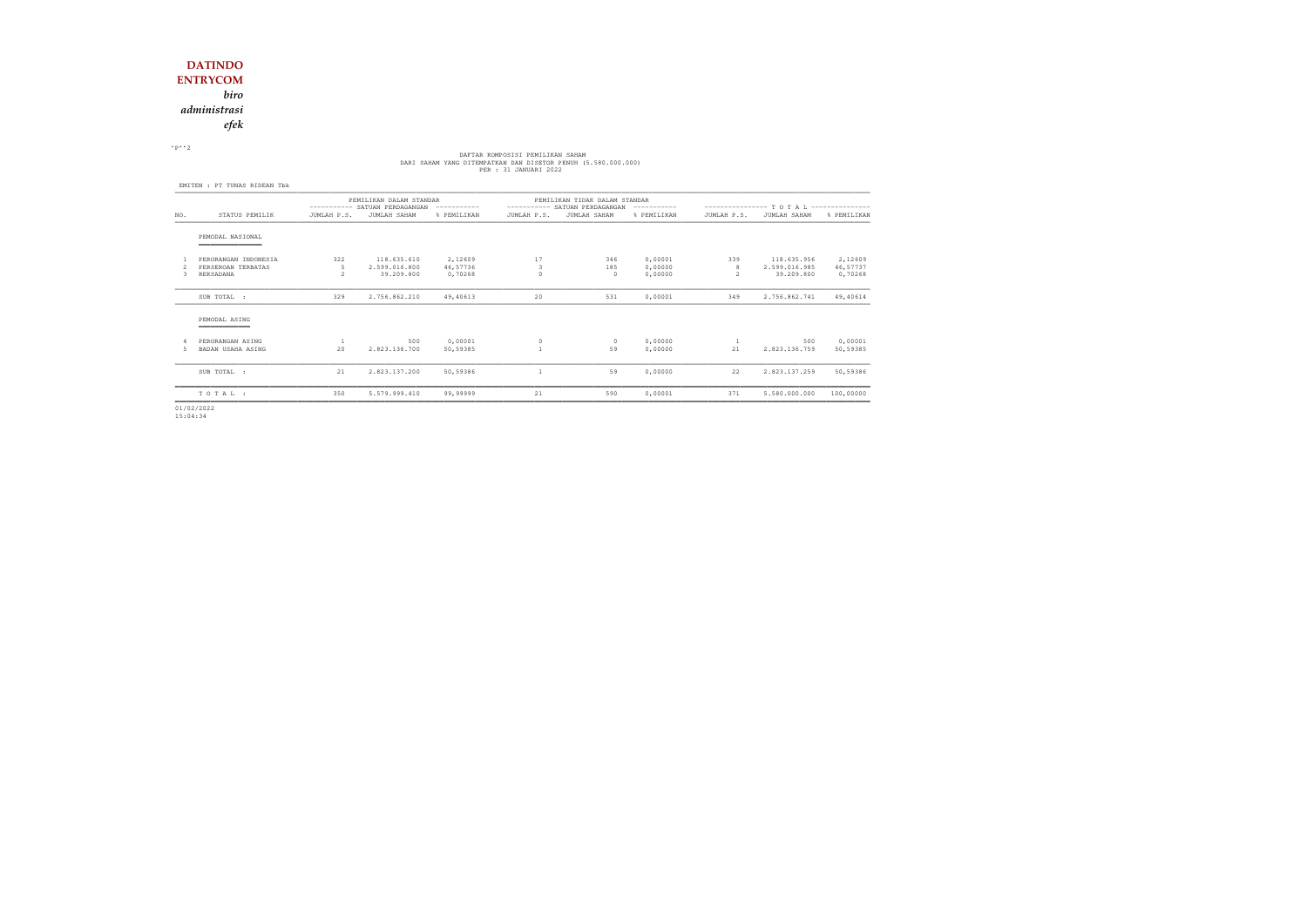### **DATINDO ENTRYCOM** *biroadministrasi*

*efek*

 $M$ 

## LAPORAN KEPEMILIKAN SAHAM - DIREKSI & KOMISARIS PER : 31 JANUARI 2022

Emiten : PT TUNAS RIDEAN Tbk

| NOMOR                                                                                        | NAMA                                | JABATAN                                                                                                | JUMLAH SAHAM | PERSENTASE                                                              | KETERANGAN |
|----------------------------------------------------------------------------------------------|-------------------------------------|--------------------------------------------------------------------------------------------------------|--------------|-------------------------------------------------------------------------|------------|
| Drs. ANTON SETIAWAN<br>SARASTI BASKORO<br>CHAN TZE CHOONG ERIC<br>5 Ir. HONG ANTON LEOMAN    | 2 DR. ARIE SETIABUDI SOESILO, M.Sc. | KOMISARIS UTAMA<br>WAKIL KOMISARIS UTAMA/ INDEPENDEN<br>KOMISARIS INDEPENDEN<br>KOMISARIS<br>KOMISARIS |              | 0 0,0000000<br>0 0,0000000<br>0 0,0000000<br>0 0,0000000<br>0 0,0000000 |            |
| NUGRAHA INDRA PERMADI<br>TENNY FEBYANA HALIM<br>9 ANDREW LING HUA CHAN<br>10 ESTER TANUDJAJA | 6 RICO ADISURJA SETIAWAN, MBA       | DIREKTUR UTAMA<br>DIREKTUR<br><b>DIREKTUR</b><br>DIREKTUR<br>DIREKTUR                                  |              | 0 0,0000000<br>0 0,0000000<br>0 0,0000000<br>0 0,0000000<br>0 0,0000000 |            |
|                                                                                              |                                     | TOTAL                                                                                                  |              | 0 0,0000000                                                             |            |

02/02/2022 11:22:39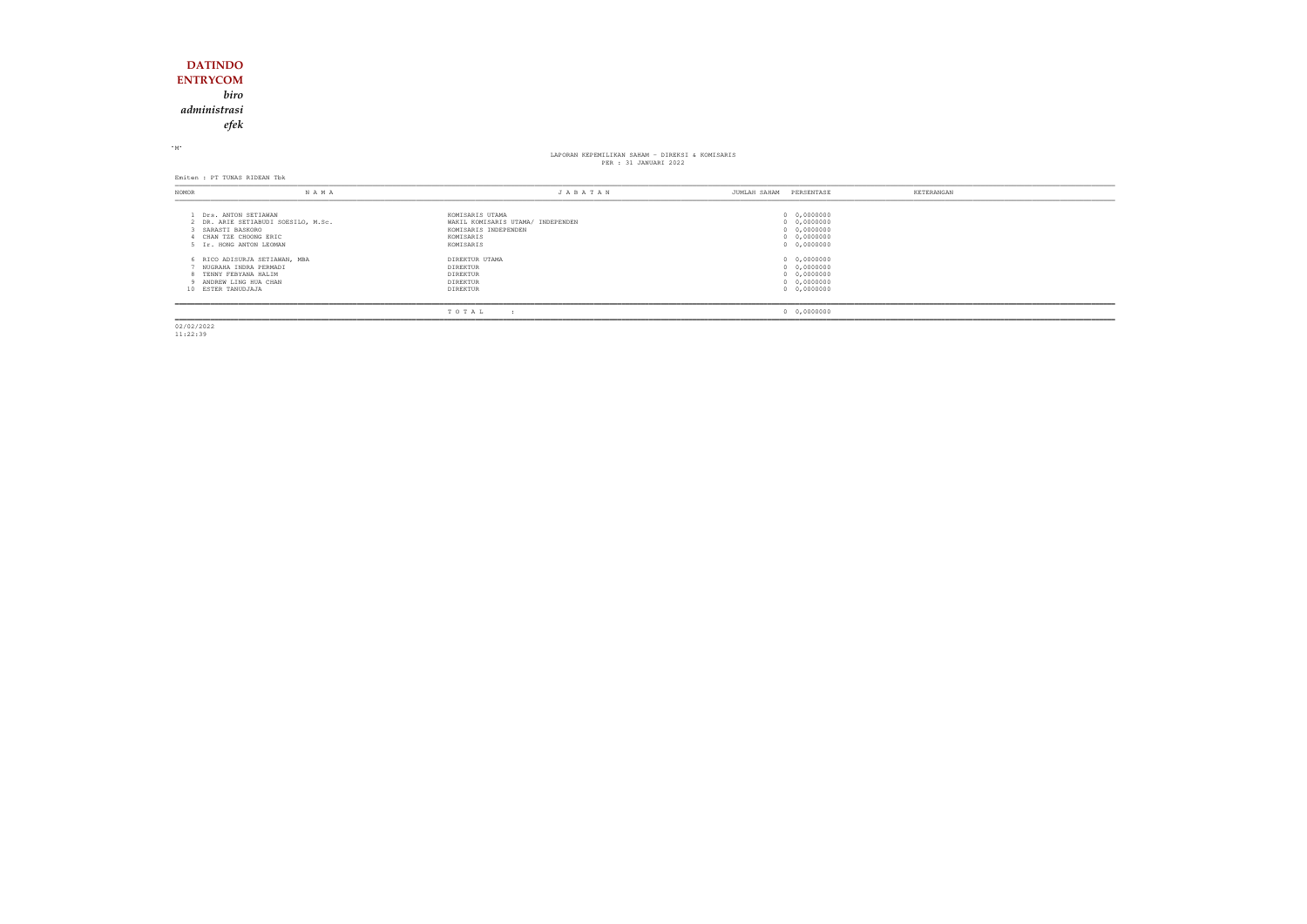| <b>DATINDO</b><br><b>ENTRYCOM</b><br>biro<br>administrasi<br>efek |               |                                                           |                 |                                     |                                                            |
|-------------------------------------------------------------------|---------------|-----------------------------------------------------------|-----------------|-------------------------------------|------------------------------------------------------------|
| $-M$                                                              |               | DAFTAR PEMEGANG SAHAM PENGENDALI<br>PER : 31 JANUARI 2022 |                 |                                     |                                                            |
| Emiten : PT TUNAS RIDEAN Tbk                                      |               |                                                           |                 |                                     |                                                            |
| NOMOR<br>$N A M A - 1$                                            | $N A M A - 2$ | $A L A M A T - 1$                                         | A L A M A T - 2 | KOTA                                | JUMLAH SAHAM<br>% PEMILIKAN                                |
| JARDINE CYCLE & CARRIAGE LIMITED<br>2 TUNAS ANDALAN PRATAMA, PT   |               | C/O 239 ALEXANDRA ROAD<br>KAPTEN TENDEAN 15-17-19         |                 | SINGAPORE 159930<br>JAKARTA SELATAN | 2.580.009.000<br>$46,237$ %<br>2.580.009.000<br>$46,237$ % |
|                                                                   |               |                                                           |                 | TOTAL<br>$\mathbf{r}$               | $92,474$ %<br>5.160.018.000                                |

 $\begin{array}{c} 02/02/2022 \\ 11:22:39 \end{array}$